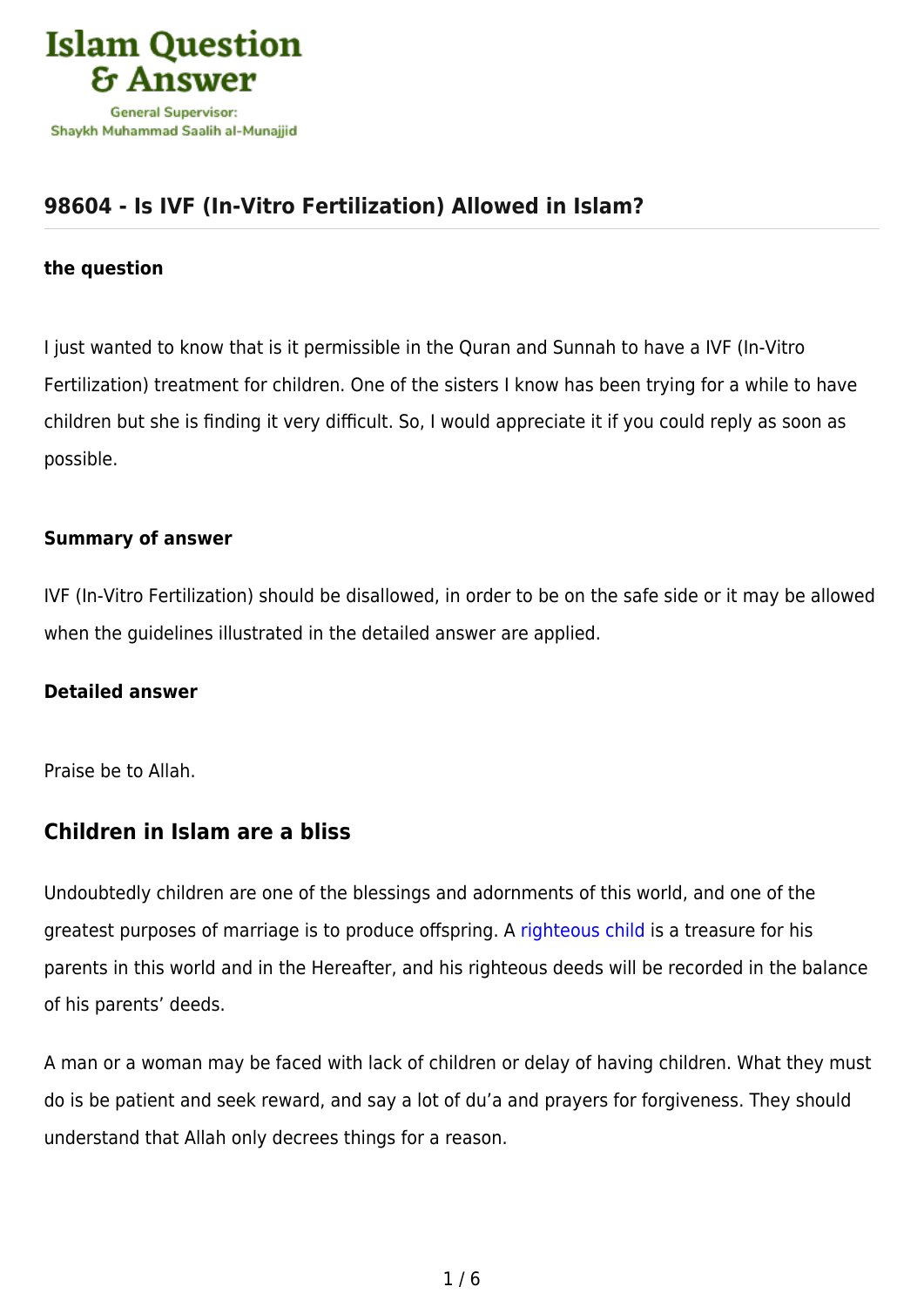

If a person has available Islamically acceptable means of getting children, there is nothing wrong with pursuing that. But the Muslim should beware of false ways involving sihr (witchcraft) and myths, and he should beware of doctors who do not fear Allah and whose main aim is to make money from those who want to have children. Hence some of them switch eggs or sperm. This is why some scholars have forbidden these methods of having children or have stipulated very strict conditions.

### **What is IVF?**

One of the methods that doctors use to help couples have children is that which is mentioned in the question, namely IVF (In-Vitro Fertilization). This method involves stimulating the ovary to produce a number of eggs, similar to the way in which a woman naturally produces one egg.

## **How is IVF done?**

This is done by giving the woman an injection of Decapeptyl to prepare the ovaries for the next step, which is injections of hormones to stimulate the ovaries to produce a number of eggs. After ascertaining that the eggs have grown, the woman is given an injection of HCG to complete the development of the eggs before they are extracted. This injection is usually given 36 hours before the eggs are extracted.

On the day on which the eggs are extracted, semen is taken from the husband and 100,000 sperm are placed with each egg in a test tube so that fertilization may take place. Two or three days later, the fertilized eggs divide to form what is called the embryo, and the embryos are divided into categories according to their quality. The best embryos are selected to be returned to the uterus, where they are placed, and later on an examination is carried out to make sure whether there is a [pregnancy](https://islamqa.com/en/answers/10016) or not. The success rate of this procedure according to doctors is 30-40 %.

This summary was mentioned by Dr Usamah Salihah, a specialist in gynaecology, obstetrics,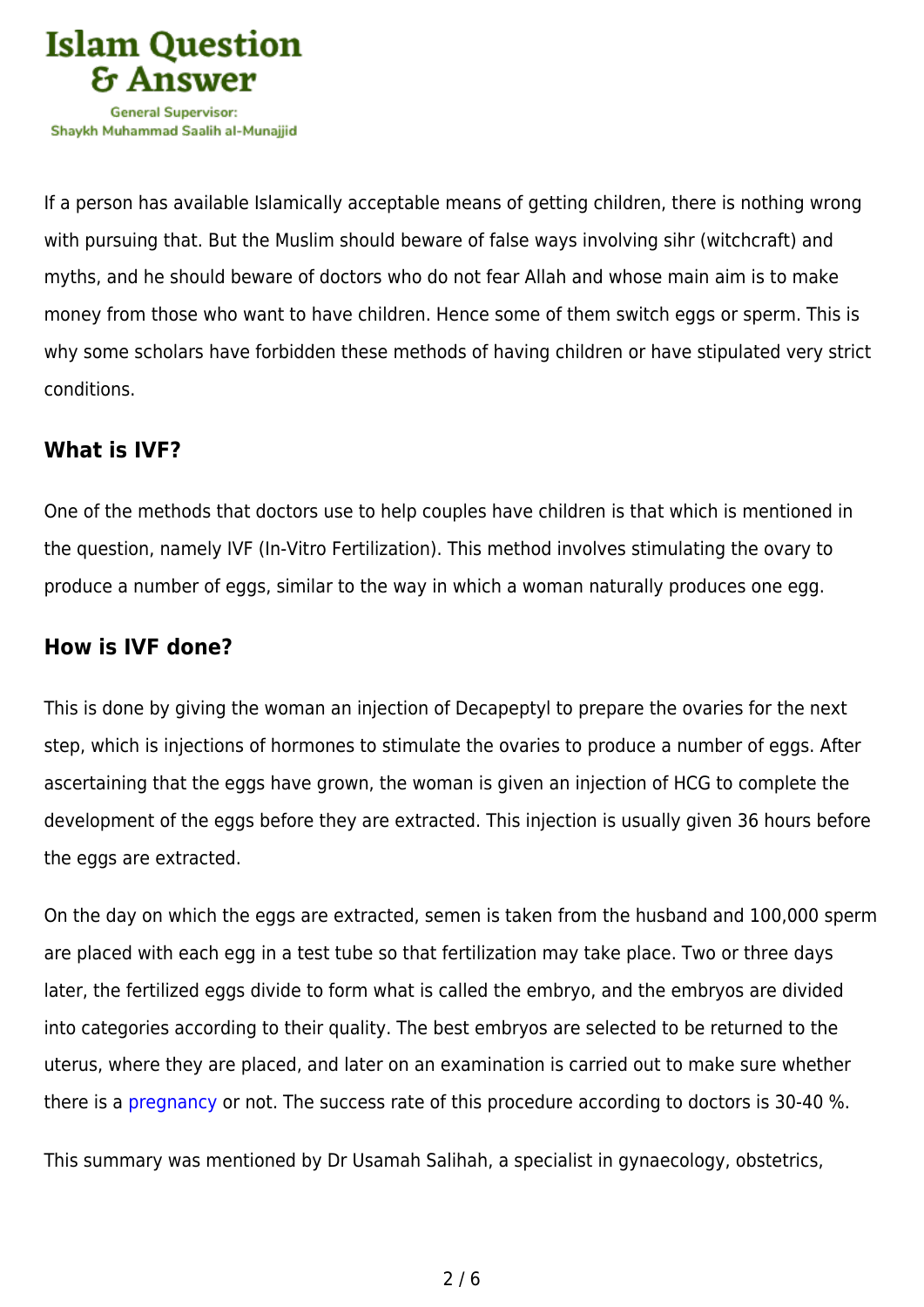

infertility and laparoscopic surgery in Britain, and the director of the test tube baby unit in the new Dar al-Shifa Hospital. (From al-Watan Clinic magazine)

# **Is IVF (In-Vitro Fertilization) Allowed in Islam?**

With regard to the Shar'i ruling on IVF, it should be disallowed, in order to be on the safe side. This is the view of Shaykh 'Abd-Allah al-Jibrin (may Allah preserve him) and it was quoted from the scholars of the Standing Committee.

## **Conditions for allowing IVF**

However, IVF (In-Vitro Fertilization) may be permissible subject to certain conditions, including the following:

1 – That there is a real need for that. A delay of one or two years in having children is not an excuse for the couple to pursue this or similar methods. Rather they should be patient, for Allah may grant them a way out soon without them doing anything that is haram.

2 – The woman should not uncover her 'awrah before men when there is female staff available.

3 – It is not permissible for the husband to masturbate, rather he may be intimate with his wife without penetration, and produce semen in this manner.

4 – The woman's eggs and man's sperm should not be [kept in a freezer for later use](https://islamqa.com/en/answers/117933) , or another appointment, and there should not be any delay in placing them in the woman's uterus. Rather that should be done immediately without any delay, lest they be mixed with others or be used for other people.

5 –The sperm must come from the husband and the egg from the wife, and be implanted in the [wife's uterus](https://islamqa.com/en/answers/14001) . Anything else is not permissible at all. Please see the answer to question no. [21871](https://islamqa.com/en/answers/21871)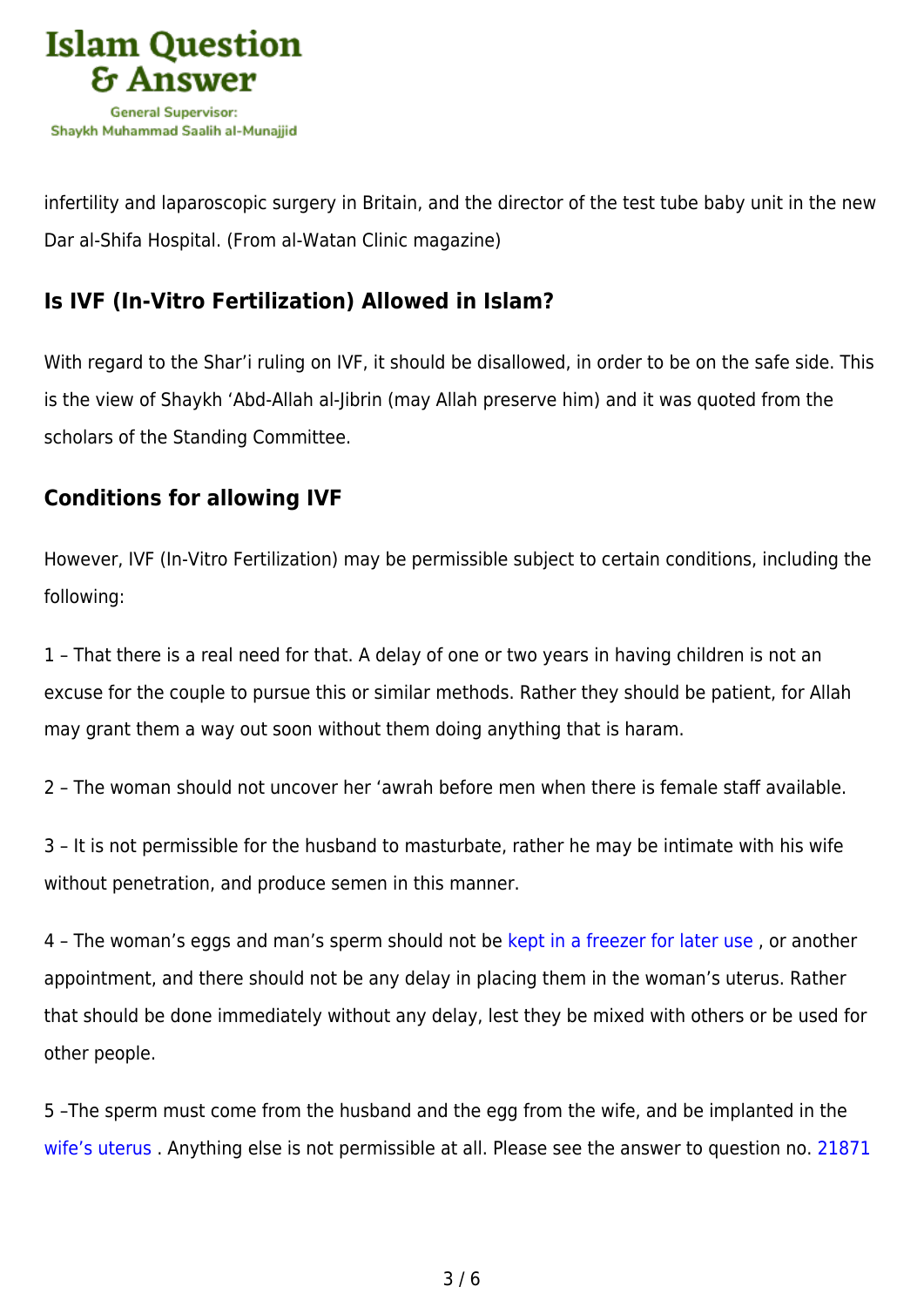

6 – There should be complete trust in the doctors who are doing this procedure.

Shaykh Muhammad ibn Salih al-'Uthaymin (may Allah have mercy on him) was asked about the ruling on putting a woman's egg in a test tube then fertilizing it with the man's sperm, then returning it to the woman's uterus so that it may develop.

He replied:

.

"(a) If there is no need for this procedure, then we do not think it is permissible, because it involves surgery to extract the eggs – as you mention in the question – and this surgery involves uncovering the 'awrah unnecessarily, then it involves surgery and there is the fear that it may have effects even in the distant future, such as damaging the Fallopian tube or causing infections.

Moreover, if things are left to proceed naturally as created by the Most Merciful of those who show mercy and the Wisest of judges, that is closer to proper etiquette with Allah and it is better and more beneficial than ways invented by man, which may appear initially to be good but they fail later on.

(b) If there is a need for this procedure, then we do not think there is anything wrong with it, so long as three conditions are met:

1 – That this fertilization be done with the husband's sperm. It is not permissible to use the sperm of anyone but the husband for this fertilization, because Allah says (interpretation of the meaning):

"And Allah has made for you Azwaj (mates or wives) of your own kind, and has made for you, from your wives, sons and grandsons, and has bestowed on you good provision. Do they then believe in false deities and deny the Favour of Allah (by not worshipping Allah Alone)" [al-Nahl 16:72]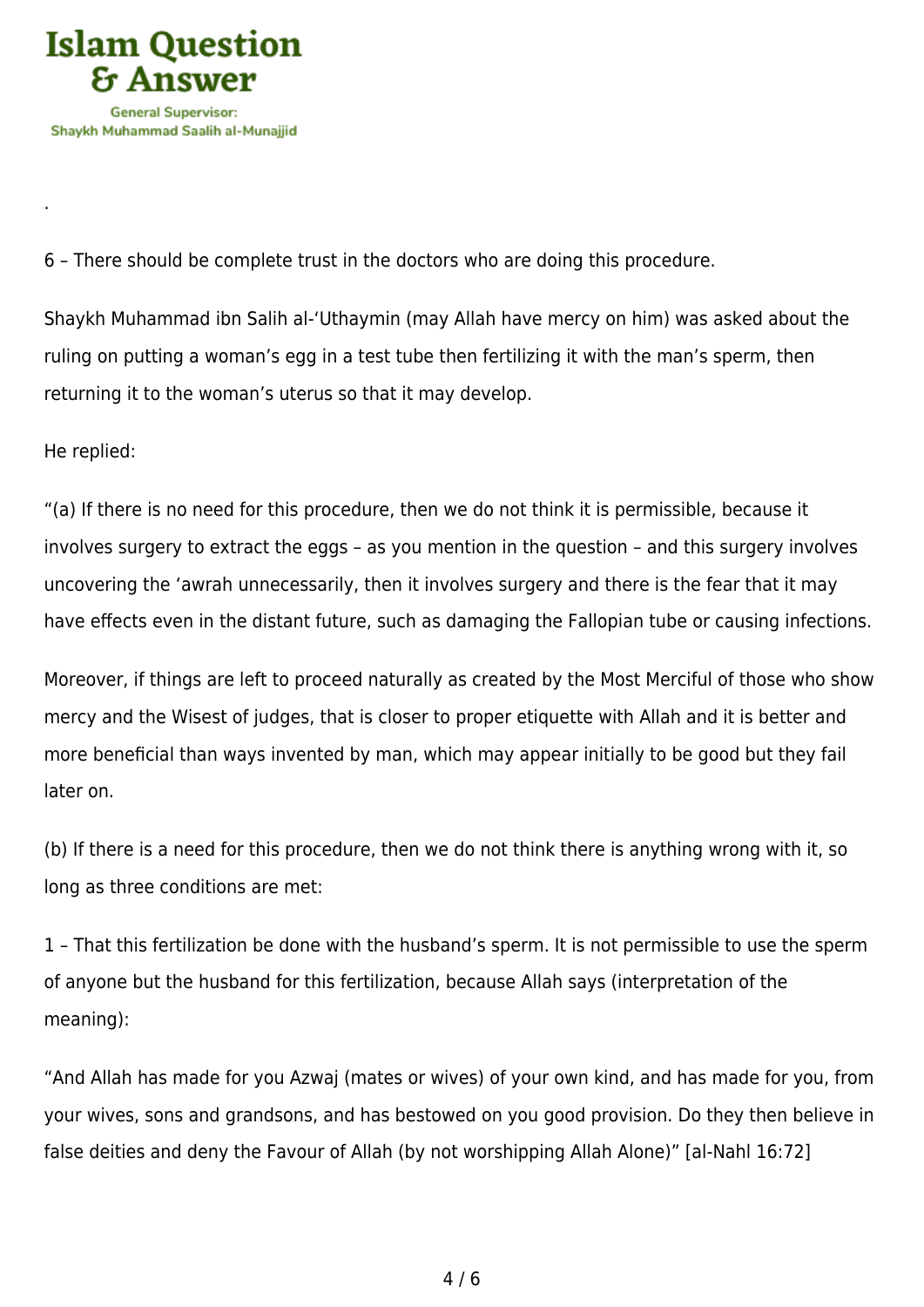

2 – The collection of sperm from the man should be done in a permissible manner, such as by the husband being intimate with his wife, and ejaculating between her thighs or in her hand, so that the semen may be emitted, then the egg may be fertilized with it.

3 – After fertilization, the egg should be placed in the wife's uterus. It is not permissible to place it in the uterus of any other woman under any circumstances whatsoever, because that involves inserting the sperm of the man into the uterus of a woman who is not permissible for him, and Allah says (interpretation of the meaning):

"Your wives are a tilth for you, so go to your tilth, when or how you will, and send (good deeds, or ask Allah to bestow upon you pious offspring) for your own selves beforehand. And fear Allah, and know that you are to meet Him (in the Hereafter), and give good tidings to the believers (O Muhammad)" [al-Baqarah 2:223]

Tilth is mentioned specifically with regard to a man's wife, which indicates that a woman other than his wife is not appropriate for his tilth." (Majmu' Fatawa al-Shaykh al-'Uthaymin, 17:27-28)

And he (may Allah have mercy on him) also said:

"Artificial fertilization is when the husband's sperm is taken and placed in the uterus of the wife by means of a syringe. This is a very serious issue. Who can be certain that the doctor will not put the sperm of one man in the uterus of someone else's wife?! Hence we think that precautions must be taken and we should not issue fatwas except in specific cases where we know the man, the woman and the doctor. As for opening the door to this, there is the fear of evil consequences.

The matter is not to be taken lightly, because if any deceit takes place, it means that lineages will be mixed, and there will be chaos, which is something that shari'ah has forbidden. Hence the Prophet (peace and blessings of Allah be upon him) said: "One should not have intercourse with a pregnant woman until she gives birth." I will not issue fatwas to this effect, unless a specific case